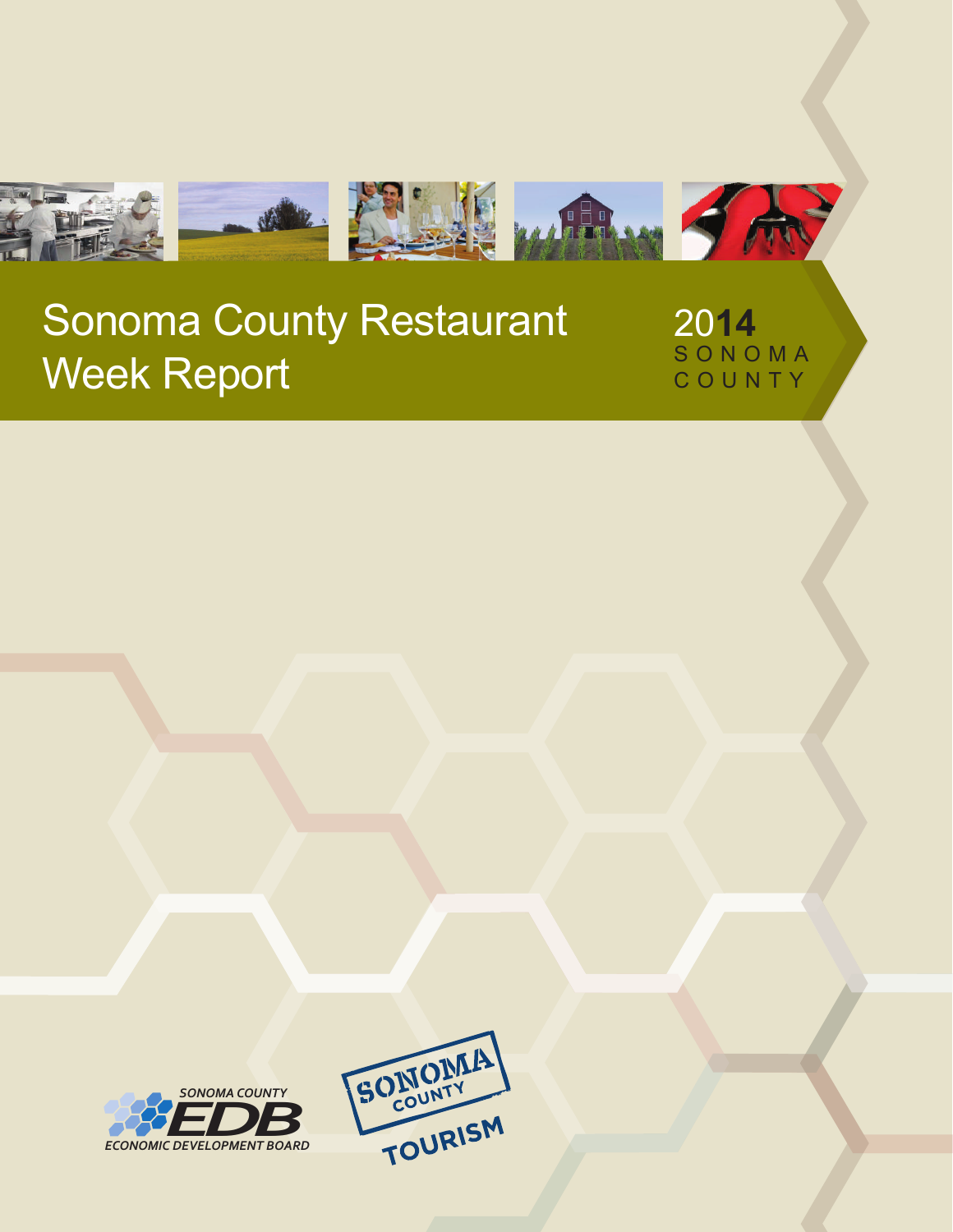- 1 Executive Summary
- 2 Restaurant Experience
- 3 Customer Feedback
- 4 Economic Impact
- 5 Marketing, Sponsorship & Web Presence
- **6** Comments & Methodology
- 7 Acknowledgements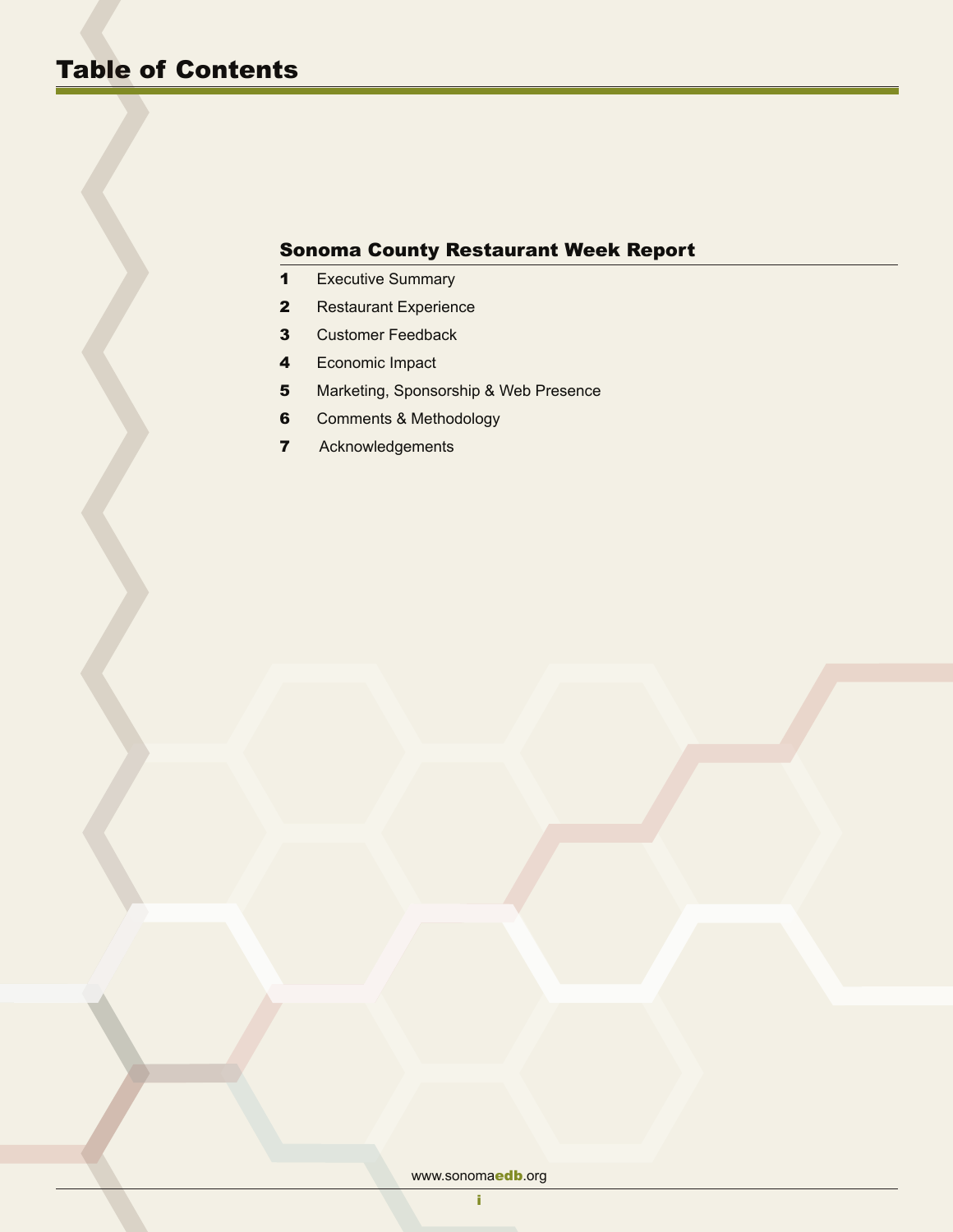# **June 2014**

The Sonoma County Economic Development Board (EDB), in partnership with Sonoma County Tourism, is pleased to bring you the 2014 Sonoma County Restaurant Week Report.

This report summarizes the results from our annual event, Sonoma County Restaurant Week. The seven-day celebration of the county's farm fresh food and premier beer and wine featured Sonoma County's top restaurants offering special three-course meals at \$19, \$29 or \$39.

New to Restaurant Week in 2014 was the addition of an advertised lunch option, giving diners the chance to experience \$10, \$15 and \$20 lunches.

In its fifth year, the event has also made a significant impact on the restaurant industry by encouraging locals and tourists to dine out during a typically slow time of the year:

- The total impact of the event grew by 27% to \$2.8 million. Almost \$163,000 in sales tax was generated and more than \$145,000 was purchased in local products for use in Restaurant Week menus.
- **Nore than 16,000 meals were served directly from the lunch and dinner prix-fixe menus,** and more than 58,900 meals were served over the week at participating restaurants.
- **The event was popular with diners and restaurants alike. Almost all diners rated their**  restaurant week experience as good or excellent. More than 96% of participating restaurants indicated that they were satisfied with their involvement and 96% indicated that they will participate again.
- Showing support again for this year's event was Jackson Family Wines, which was instrumental in encouraging restaurants to participate and to use locally produced wine. Coupled with efforts by the Press Democrat and North Bay Bohemian to provide co-op advertising, restaurant participation grew by 10% in this year's event.
- **About 25% of total diners were from outside of Sonoma County. Additionally,** diners came from all over the county to enjoy Sonoma County Restaurant Week. .

Because of its success, the event will return for its sixth year in March of 2015.

Thank you for your interest in the Economic Development Board's research. For additional information, questions, comments, or suggestions please contact us at (707) 565-7170 or visit www.sonomaedb.org.

Sincerely,

Ben Stone **Pamela Chanter** Executive Director **Executive** Director

Pamela Chanter



*©2012 Sonoma County Economic Development Board. The Economic Development Board (EDB) believes all data contained within this report to be accurate and the most current available, but does not guarantee its accuracy or completeness. Use of data from an outside source does not represent an endorsement of any product or service by the EDB, its members or affiliates. This publication can be made available in alternative formats such as Braille, large print, audiotape, or computer disk. Please direct requests to (707) 565-7170 and allow 72 hours for your request to be processed. This report was prepared by Hanna Berglund.*

www.sonomaedb.org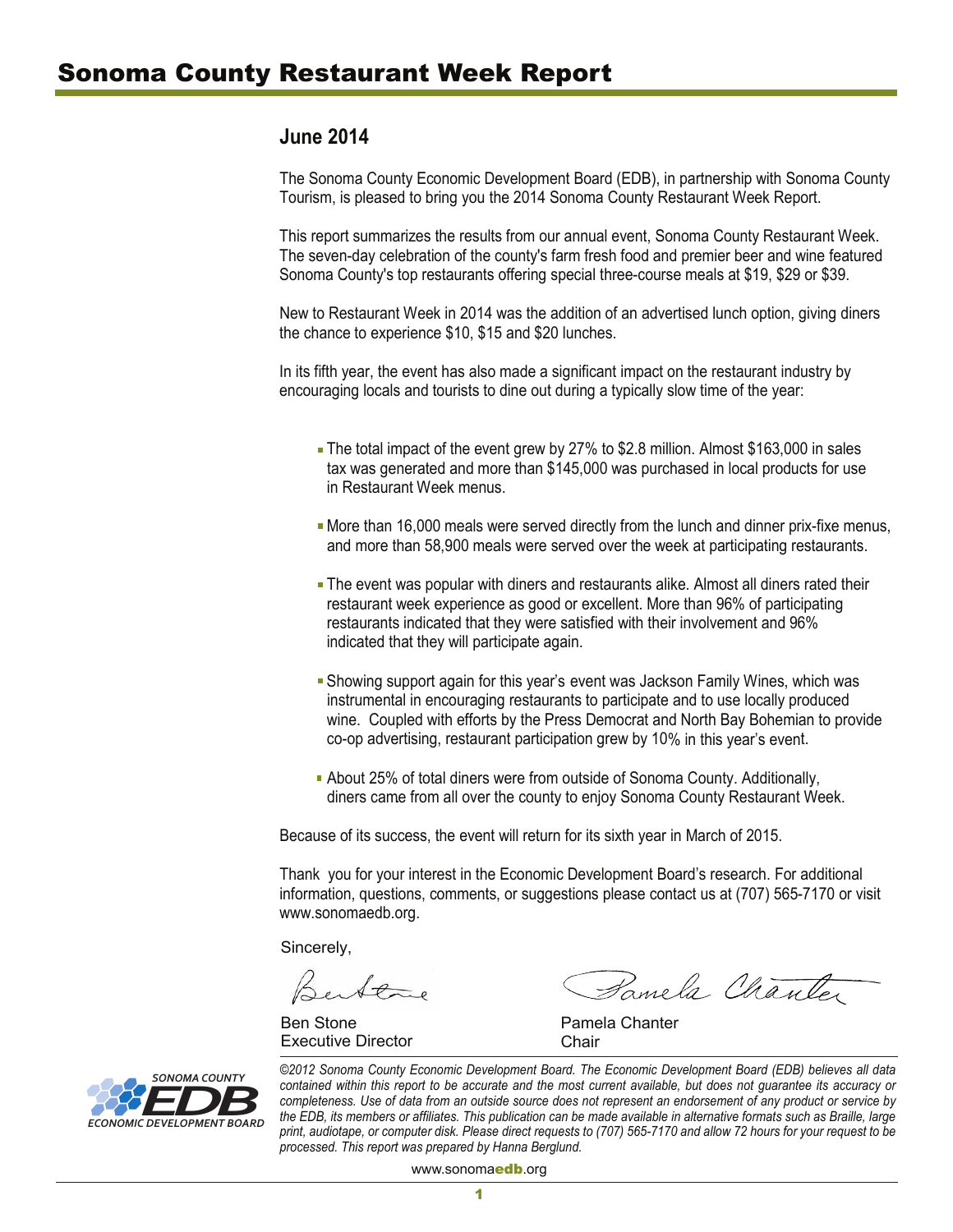# Restaurant Week Experience

The inaugural Sonoma County Restaurant Week was held in 2010 and was well received; 85 restaurants participated, 15,000 meals were served, and the event had a total economic impact of almost \$900,000 to the local economy. Each of the subsequent years has seen the number of meals served and the economic impact of the event grow. The fifth annual Sonoma County Restaurant Week event was held in March of 2014. The event built on its highly successful first four years; 137 restaurants participated, a 10% increase over 2013, and nearly 59,000 meals were served.

#### **Total Economic Impact of Restaurant Week**

**The total economic impact of the 2014 Sonoma County Restaurant Week is valued at \$2.8 million.** This includes restaurant revenue, taxes and the value of local ingredients purchased for Sonoma County Restaurant Week prix-fixe menus. This is a 27% increase over 2013, showing a continually growing interest in the program, and the success of adding the lunch option.

#### **Meals Served**

More than 58,900 meals were served during the 2014 Sonoma County Restaurant Week based on reporting from restaurants; over 16,000 meals were ordered off of the prix-fixe Restaurant Week menu. A 6% increase compared to 2013 in the number of meals served off the Restaurant Week menu can be attributed to the addition of Lunch, along with an increase in overall participation.

## **Restaurant Satisfaction**

Restaurant participation was the highest ever in 2014 with a 10% increase in participation over the 2013 event. Restaurants continued to be satisfied with the program: 96 percent were satisfied with their participation in the event, 92 percent were satisfied with the price points, and **96 percent of participants indicated that they would like to participate again.** 

### **Customer Traffic and Restaurant Revenue**

Almost 75 percent of restaurants indicated that their customer traffic had increased as a result of Restaurant Week. This indicates that the event was successful in helping restaurants generate business during the off-season.





## **Meals Served During Restaurant Week Promotion, & Participating Restaurants, 2010 - 2014**







www.sonomaedb.org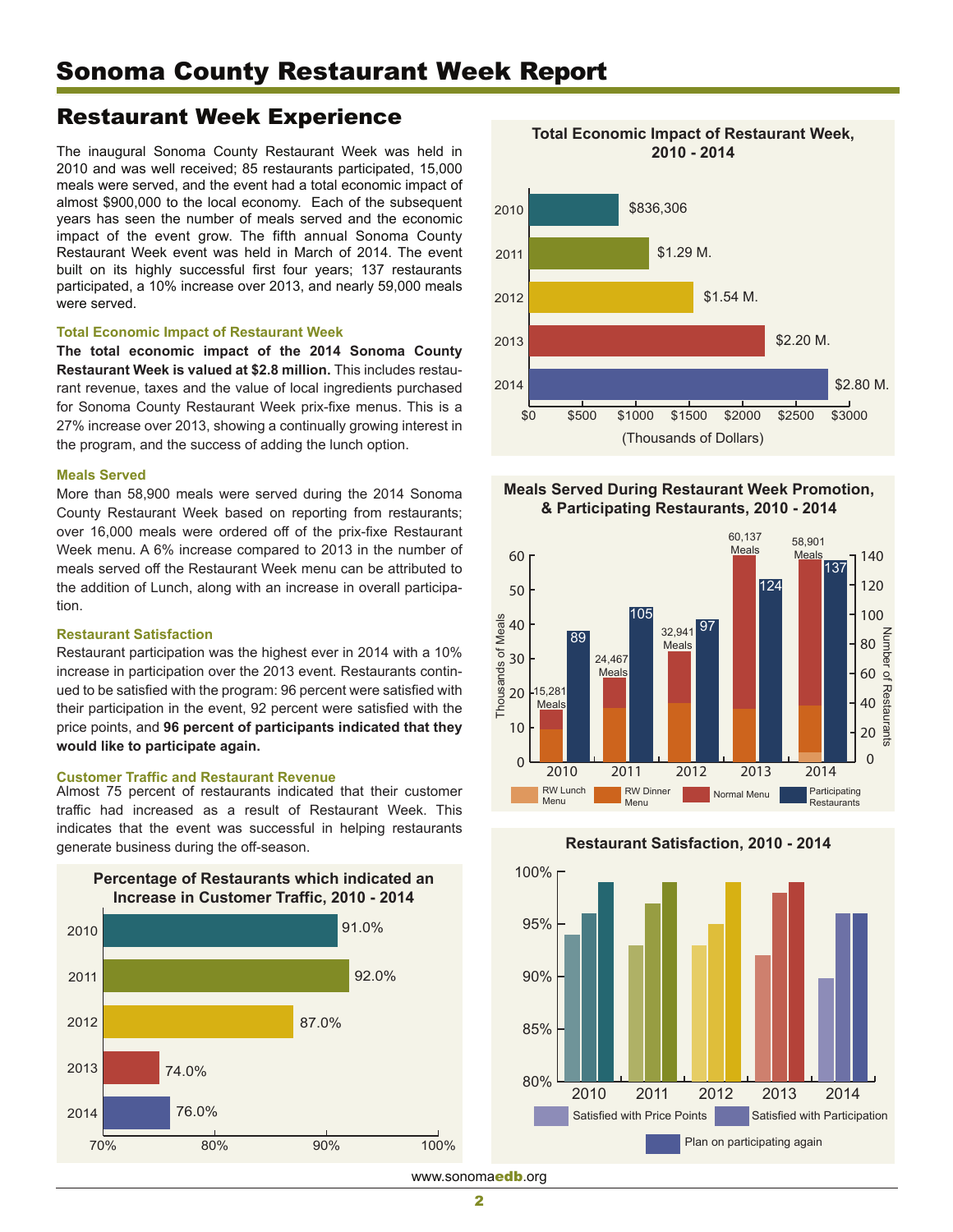# Customer Feedback

Participating restaurants are asked to pass out customer comment cards during Sonoma County Restaurant Week. Comment cards are given to all diners during the week as a way to measure the effects of the event. Diners are asked a variety of questions including where they are from, whether or not they had eaten at the restaurant before, whether the promotion encouraged them to dine out and if they ordered from the special menu. In 2014, more than 4,500 comment cards were received. Some of the results are summarized below.

#### **Restaurant Week Encouraged Customers to Dine Out**

Over one half of Sonoma County Restaurant Week survey respondents indicated that they had chosen to go out because it was Restaurant Week. While 48% indicated that they had not been encouraged by the event, 23% of those people had heard about the event from a friend, and another 14% had heard about it in the newspaper. This suggests the event is gaining popularity and recognition throughout the greater Sonoma County community.

#### **New Lunch Option Participation**

Nearly 32% of all diners took advantage of the new lunch event. Although only 26.9% ordered from the prix-fixe menu, the overall participation highlighs a vested interest in the lunch event by patrons. Looking ahead, simplifying this option as well as more directed marketing of this event will increase participation for diners going out to lunch.

#### **New Patron to Restaurant**

**More than half of the respondents indicated that they had not been to the restaurant before Restaurant Week.** Along with the data indicating that customers were eating out specifically because of the promotion, this suggests that Sonoma County Restaurant Week succeeds in helping restaurants attract new customers and generate revenue during a typically slow time of year.

#### **Point of Origin**

Customers originated from all over the county and outside of it. The majority of the diners were from Santa Rosa (32%), which is also where most of participating restaurants were located (31.4%). Over 24% of diners were from outside Sonoma County. This includes customers from the rest of California and diners from 40 states and 9 countries. Many restaurants located in Petaluma, unincorporated county and the city of Sonoma also participated in 2014.

| <b>Area</b>              | <b>Diners</b> | <b>Restaurants</b> |
|--------------------------|---------------|--------------------|
| Santa Rosa               | 32.0%         | 31.4%              |
| <b>Outside of County</b> | 24.3%         |                    |
| Sonoma                   | 10.3%         | 12.4%              |
| Petaluma                 | 9.0%          | 11.0%              |
| Sebastopol               | 8.0%          | 8.0%               |
| Unincorporated           | 6.4%          | 19.7%              |
| Windsor                  | 3.8%          | 3.7%               |
| Healdsburg               | 2.8%          | 9.5%               |
| <b>Rohnert Park</b>      | 2.3%          | 2.9%               |
| Cotati                   |               |                    |
| Cloverdale               |               |                    |

### **Point of Origin, 2014 (Respondent-Based)**

**Promotion Encouraged Decision to Dine Out, 2014 (Respondent Based)**









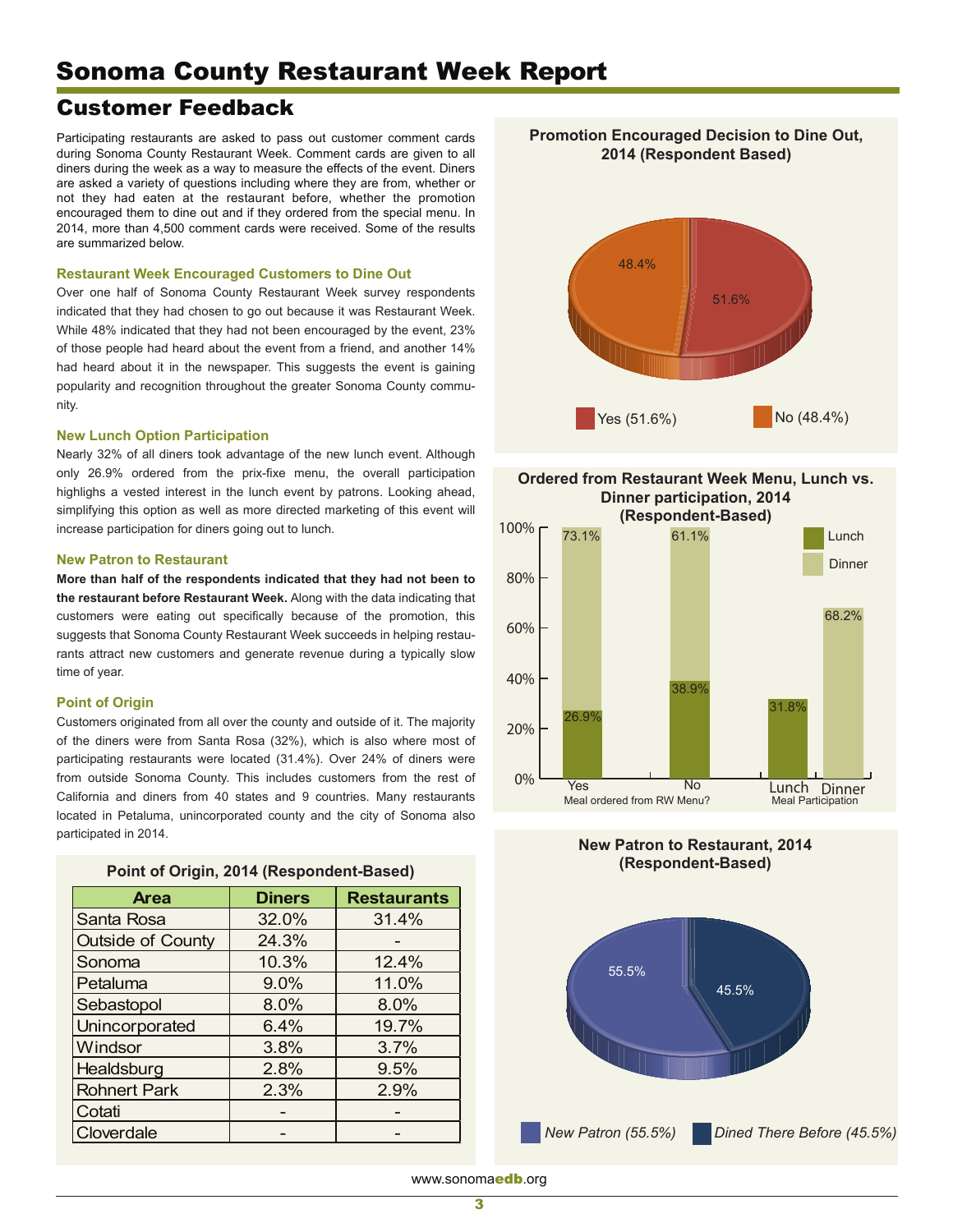# Economic Impact

Sonoma County Restaurant Week has a significant economic impact to the local economy; these figures are discussed below.

# **Value of Local Ingredients**

As Sonoma County has so many great local food producers, more and more restaurants are turning to local ingredients for use in their menus. We asked participating restaurants to indicate what was the value of the local ingredients purchased specifically for their special restaurant week menu. More than \$145,000 worth of local food products were used for Restaurant Week.This amount does not include restaurants that declined to indicate the value of local products used in their Restaurant Week menu.

## **Total Restaurant Revenue**

Total customer expenditure during Restaurant Week is valued at \$1,888,782. This number is reported by restaurants directly through surveying.

# **Tax Revenue Generated from Restaurant Week**

The sales tax revenue from the event was \$162,750 in 2014. This is a 13% increase over 2013 revenues.

# **Restaurants Indicated an Increase in Revenue**

A larger percentage of restaurants indicated that they experienced an increase in restaurant revenue in 2014. The average reported increase in revenue was 10%.



**Total Restaurant Revenue, 2010-2014**



## **Tax Revenue Generated from Restaurant Week, 2010-2014 (Thousand of dollars)**

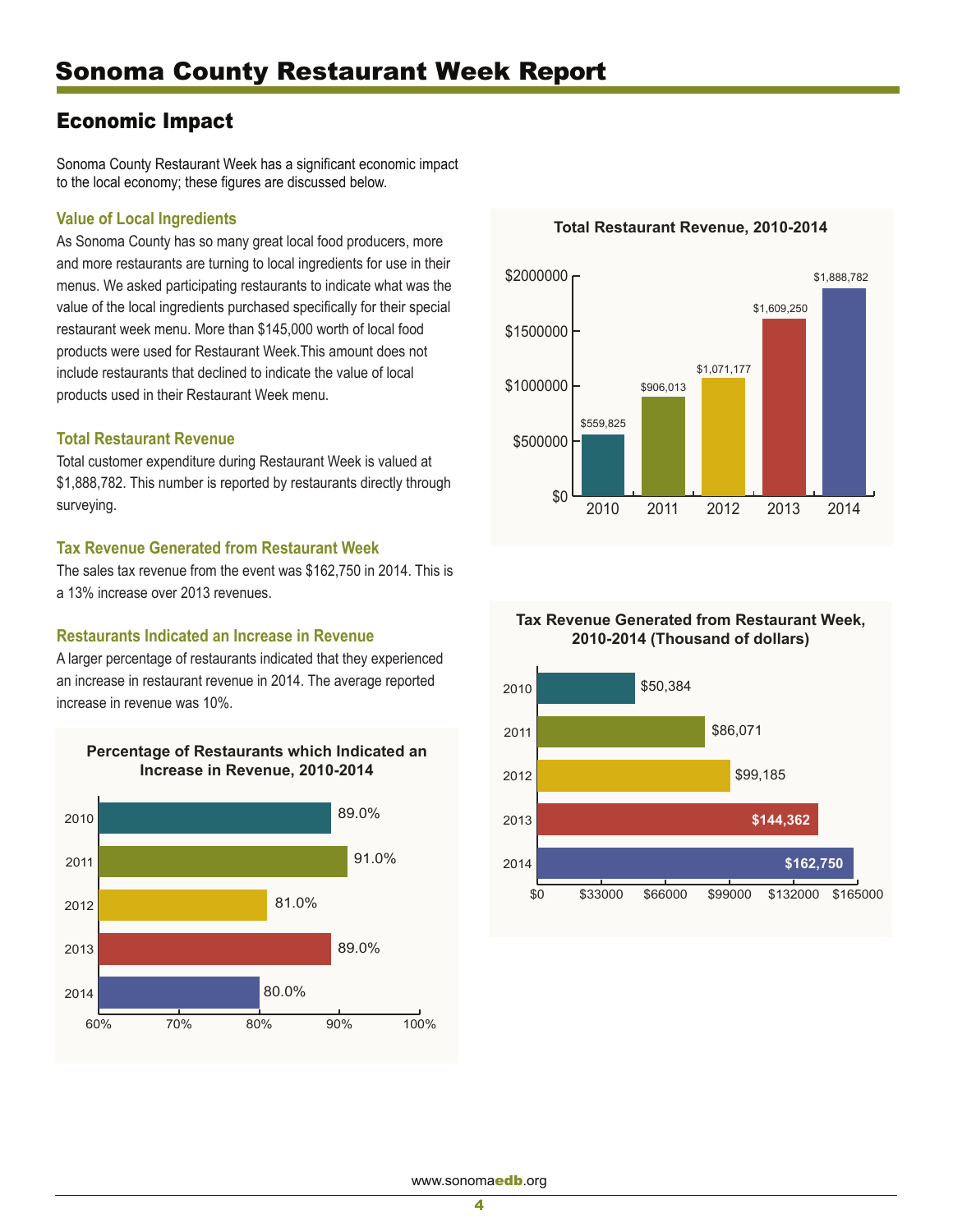# Sponsors and Online Marketing

**Restaurant Week was successful largely because of our sponsors. These include Sonoma County Tourism, The Press Democrat, Sonoma Media Group, The Northbay Bohemian, Jackson Family Wines**, local Visitor Centers and Chambers, and OpenTable. We also utilized Google Adwords and used social media platforms to promote the event.

#### **Sonoma County Restaurant Week Sponsors**

With the help of our sponsors we were able to publicize the event and give the public access to many of our online resources. Sonoma Media Group created specific Restaurant Week pages on each of their station's sites, and featured the event on their Facebook accounts. The Press Democrat was instrumental in our print ad campaign by featuring advertisements for several weeks, and also creating a co-op advertising opportunity. The Northbay Bohemian featured print and online ads which drove people to the official website. OpenTable also hosted a designated Restaurant Week page so diners could make reservations at their favorite participating restaurants.

#### **Jackson Family Wines**

2014 Restaurant Week was sponsorship by the Jackson Family Wines for the second year. Event posters and bookmarks were handed out in tasting rooms in Sonoma County. Jackson Family Wines also promoted the event via their social media platforms and with e-blasts to wine club members. New this year, Kendall-Jackson hosted a launch event for the restaurants to thank them for their participation. We look forward to another such event in 2015.

#### **SonomaCountyRestaurantWeek.org**

The website was revamped in 2012 with the goal of being more streamlined and user-friendly, and again in 2014 to improve restaurant's experience. Search functions allow diners to search for restaurants by location and price point. Menus, photos, addresses, phone numbers, hours of operation and OpenTable links where applicable allowed diners to easily find information about all of the participating restaurants.

### **Sonoma County Restaurant Week on Facebook**

The Restaurant Week campaign grew on Facebook in 2014. There was significant traffic to the site, which included comments and likes by unique visitors. During the week of Restaurant Week, our Facebook posts reached 32,026 users and each post had an average reach of 4,575 people. Overall, we had 4,631 likes in 2014. We also ran several giveaways on our Facebook page, which allowed us to increase our engagement with users and the number of photos we had on the Facebook profile.



#### **Website Traffic from the week prior through Restaurant Week, 2010 - 2014**



# **Website**

21,785 Unique Visitors

9.67 Pages per Visit

7 min 23 sec Average length of visit

## **Facebook**

4,631 people like Sonoma County Restaurant Week on Facebook 32,026 the total unique "reaches" during

Restaurant Week

4,575 the average "reach" of each post during Restaurant Week

## **Twitter**

1,189 the number of SoCoRestWeek followers 525 the number of SoCoRestWeek tweets

# **Instagram (New in 2014)**

- 132 the total number of followers
- 20 the number of pictures posted
- 10 the number of pictures tagged by others

### **@SoCoRestWeek**

Twitter was utilized as an active part of the Sonoma County Restaurant Week promotional campaign. Followers were driven to both Facebook and the official website. The number of people following SoCoRestWeek increased to 1,189 in 2014.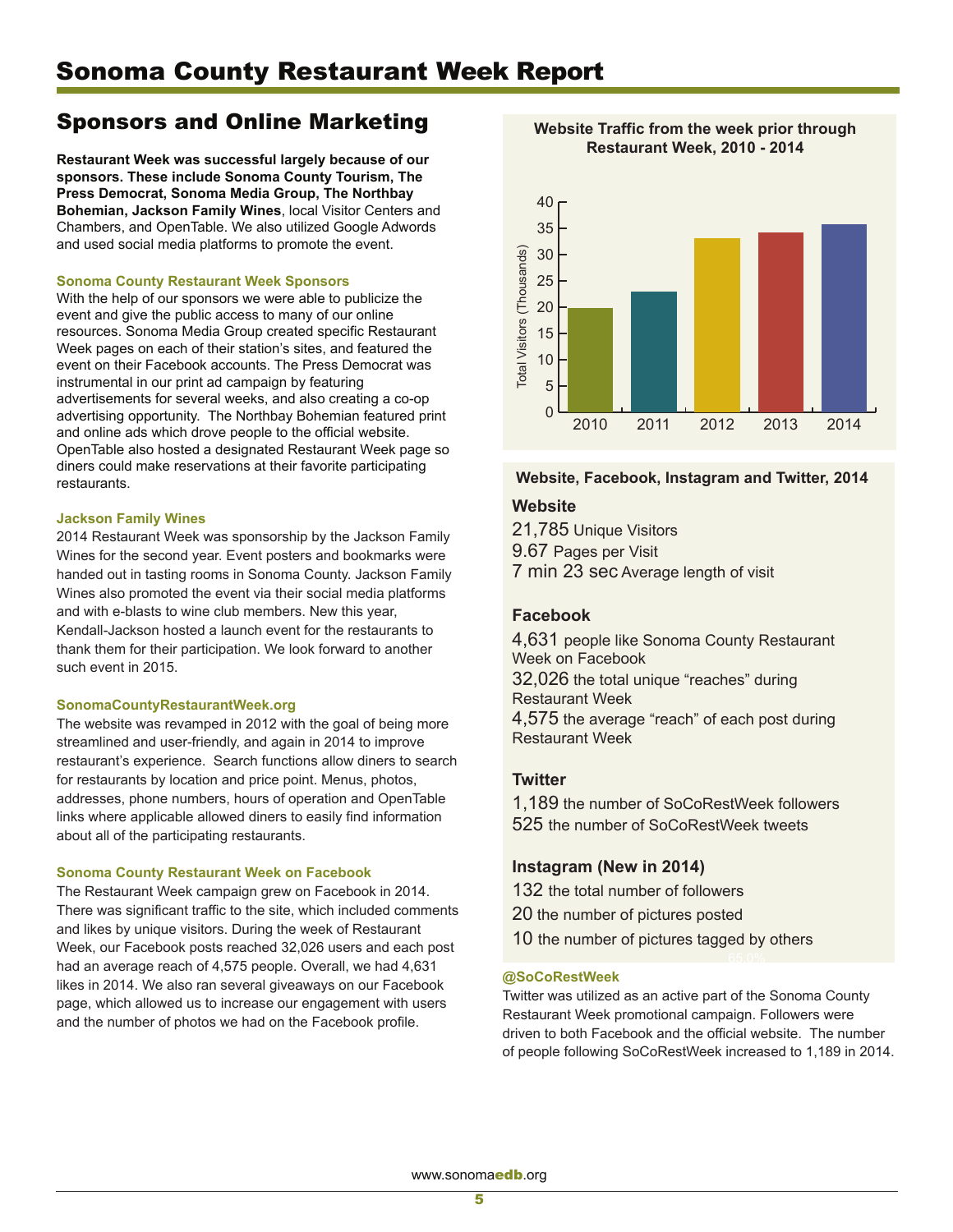# Comments from Participating Restaurants

**In addition to asking participating restaurants about their business figures for Restaurant Week, we ask them to provide us with feedback about the event. This way we can determine what we are doing well and how we can improve. Here are some of the comments we received from this year's participating restaurants:**

Thank you for your great work in promoting the 2014 Restaurant Week.

**-Anders, Owner Thai Time Asian Bistro**

I think it is a great program! We had positive feedback about the food and diners were excited and eager to share their dining experiences from other local restaurants. It is great for the community. On behalf of all of the staff here at the Fairmont Sonoma Mission Inn, thank you for all of your hard work.

**-Arun Malik, Food and Beverage Manager The Big 3 at Fairmont Sonoma Mission Inn**

We appreciated the efforts of the staff at the SCRW in helping local restaurants generate much needed business in this tough economic climate. Thank you! Great job!

**-John Frenzel, Marketing Director Cattlemens**

I am grateful for this week and all the work you do to put it on. It truly helps all of us as January, February and early March are really slow...it helps to kick off the season again. Thank you! **-Marianna, Owner Backyard**

There is a noticeable lift in business. And more than one person stated they had never heard of us before and were in for the first time.

 **-Tina Jackson, Owner El Coqui Puerto Rican Cuisine**

Great job at promoting this event! **-Tess Ostopowicz, Owner GTO's Seafood House**

We are very pleased overall with Restaurant Week and appreciate all of your marketing efforts to get customers interested and aware. **-Debbie Espinosa, General Manager French Garden Restaurant**

Overall very happy with the event. It was well coordinated, well publicized and easy to reach someone with questions. **-Mirjam Bolmer, Owner Barley and Hops Tavern**

This is a very neat and beneficial program to our industry and county. I hope you continue to keep it running. **-Diana Thomawong, General Manager Tomi Thai Restaurant**

Great marketing to out of town guests. **-Lisbeth Holmefjord, Owner Baci Café & Wine Bar**

# Methodology

This report outlines the event and the results from the last five years. This includes restaurant experience and event outcomes, customer feedback, economic impact data and the Sonoma County Restaurant Week web presence.

Data for this report is collected directly from diners and participating restaurants during the event, and with follow-up surveys given immediately after the week of the event. More than 4,500 diners filled out our comment cards, and 40% of participating restaurants filled out ex-post surveys. Their feedback allows us to track the success of the event.

# **Notes on Calculations:**

Economic Impact Data: we use a multiplier of 1.16 to determine the overall economic impact of spending at eating & drinking establishments per National Restaurant Association. Economic impact figures from 2010-2014 have been adjusted to reflect this multiplier and explains any discrepancies in previously reported figures.

Because some restaurants did not report, we believe the economic impact, the value of local ingredients and overall restaurant revenue figures to be understating the effects of Sonoma County Restaurant Week in 2014. However, we have chosen not to project the value of these figures in order to have an accurate and conservative figure.

www.sonomaedb.org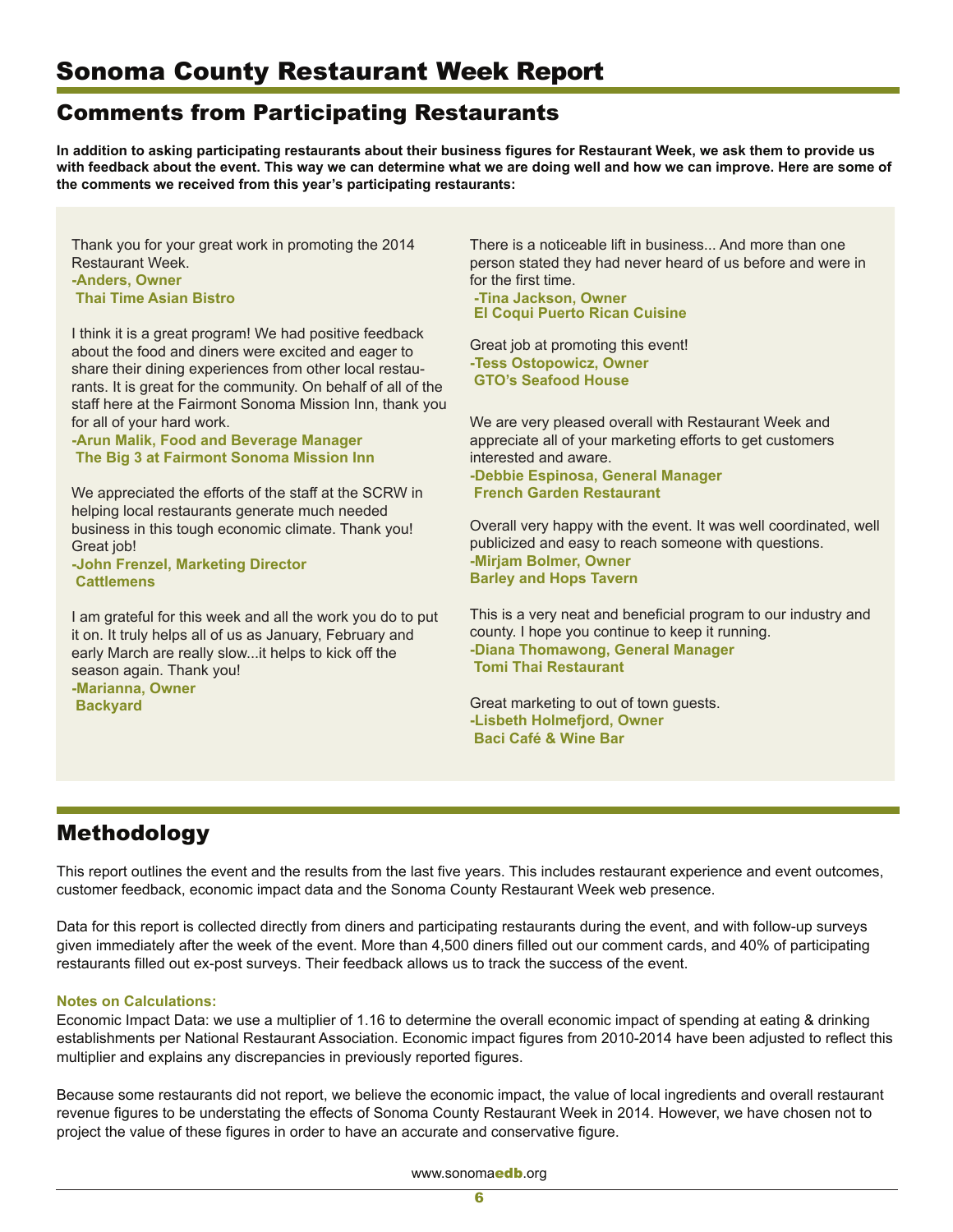

The fifth annual Sonoma County Restaurant week would not have been possible without the contribution of many individuals.

Most of the credit for the success of this event belongs to the local restaurants that participated in this week-long event. Their hard work and dedication to serving the outstanding food that Sonoma County is known for provided the inspiration and the purpose behind continuing this event. Furthermore, Sonoma County restaurants provide over 17,000 jobs in Sonoma County and the Sonoma County EDB is proud to highlight the importance of this industry to our local economy.

Special acknowledgment is also due to the sponsors of Sonoma County Restaurant Week. The Press Democrat, Northbay Bohemian, Sonoma Media Group and Jackson Family Wines all donated significant time and resources to promote this year's event. Acknowledgement is also due to staff at Sonoma County Tourism for their assistance with press releases, website management and support and to the Petaluma Visitors Center in their assistance with promoting the event to Petaluma restaurants and visitors.

Finally, Hanna Berglund, Tourism Project Coordinator with the EDB, contributed a significant amount of time and effort to the organization of this event, including restaurant sign-up and contact, managing social media and advertisement and the updating content on the official Restaurant Week website. Ms. Berglund also updated and compiled the results of the fifth annual Sonoma County Restaurant Week to create this comprehensive report, and deserves special thanks.

Ben Stone Executive Director